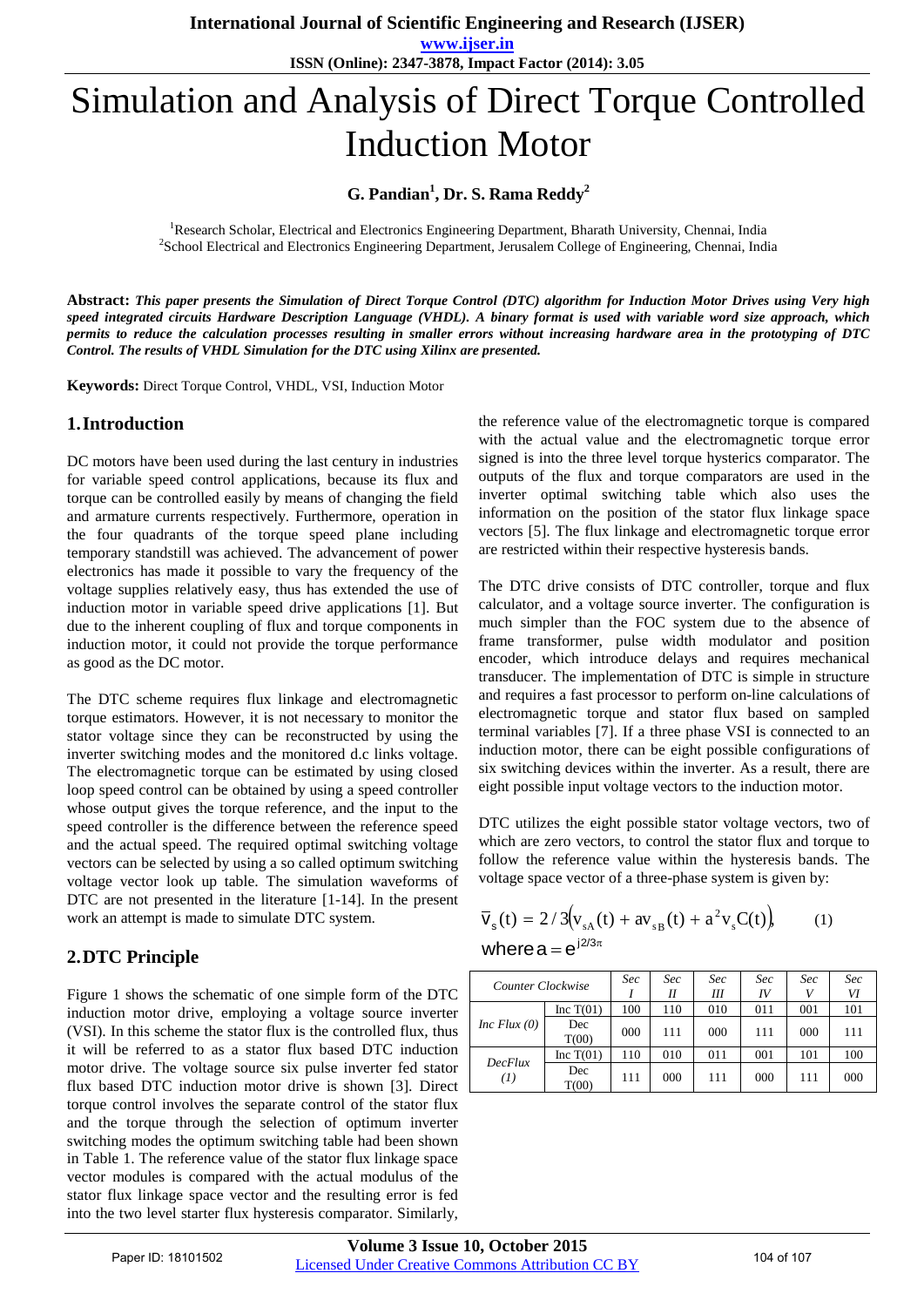#### **International Journal of Scientific Engineering and Research (IJSER) www.ijser.in ISSN (Online): 2347-3878, Impact Factor (2014): 3.05**

| Clockwise       |              | Sec | Sec | Sec | Sec | Sec | Sec |  |  |
|-----------------|--------------|-----|-----|-----|-----|-----|-----|--|--|
|                 |              |     | Н   | Ш   | IV  | V   | VI  |  |  |
| Inc Flux $(0)$  | Inc $T(10)$  | 001 | 101 | 100 | 110 | 010 | 011 |  |  |
|                 | Dec<br>T(00) | 000 | 111 | 000 | 111 | 000 | 111 |  |  |
| Dec Flux<br>(I) | Inc $T(10)$  | 011 | 001 | 101 | 100 | 110 | 010 |  |  |
|                 | Dec<br>T(00) | 111 | 000 | 111 | 000 | 111 | 000 |  |  |
| muu 40 mu       |              |     |     |     |     |     |     |  |  |

**Table 1:** Switching Table

 $V_{sA}$ ,  $V_{sB}$  and  $V_{sC}$  are the instantaneous phase voltages. For the switching VSI, it can be shown that for a DC link voltage of  $V<sub>d</sub>$ , the voltage space vector is given by:

$$
\overline{V}_s(t) = \frac{2}{3} V_d \left( S_a(t) + S_b(t)a + S_c(t)a^2 \right)
$$
 (2)

 $S_a(t)$ ,  $S_b(t)$  and  $S_c(t)$  are the switching functions of each leg of the VSI, such that,

$$
Si = \begin{cases} 1 & \text{when upper switch is on} \\ 0 & \text{when lower switch is on,} \end{cases}
$$
 i = a,b.c



**Figure 1:** Principle of DTC

where  $\omega_{sl}$  is the angular slip frequency of the stator flux with respect to the rotor mechanical frequency. This means that the rate of change of torque can be made positive or negative regardless of whether the stator flux is increasing or decreasing. If the torque and stator flux is kept within their hysteresis bands by selecting appropriate voltage vectors, an independent control over the torque and stator flux is accomplished. If the stator flux space vector plane is divided into six sectors or segments as shown in Figure 3, a set of table of which voltage vector should be chosen in a particular sector (either to increase stator flux or to reduce stator flux and either to increase torque or to reduce torque) can be constructed.



**Figure 2:** Sectors of Stator Flux Plane

## **3.DTC Architecture**

DTC algorithm is implemented in an architecture composed by five main blocks: motor model. flux comparator, sector evaluation, torque comparator and switching table. The available processing time is dictated by the A/D converters, corresponding to 25 us. This time interval is partitioned into five time slots, allowing for the processing of input samples. The motor model module uses time slots 1 to 3. In the first time slot  $(id_1)$  16-bit samples are read from the A/D converters. Modules flux comparator, sector evaluation and torque comparator are processed in parallel in the fourth time slot, while last time slot is used to compute the switching table (Cha, Chb, Chc). Motor model module has three 16-bit inputs supplied by A/D converters:  $i_1$ ,  $i_2$  and  $V_d$  and produces four outputs: torque,  $\lambda_{\alpha}$ ,  $\lambda_{\beta}$  and  $\lambda$ mod. The motor modeling equations are implemented according to the architecture. As can be observed, complex mathematical operations are performed such as multiplications and a square root. Sector evaluation is a module that receives stator flux components as inputs and determinates the position of the flux vector in a plane divided into six sectors denominated sectors 1 to 6. To determinate the position of stator flux, magnitude is compared with projection components in the axes  $\alpha$  and  $\beta$ .

## **4.Simulation Results**

The DTC architecture is simulated using Xilinx Package. The results of flux comparator are shown in figure4. The results of torque comparator and sector evaluator are shown in figure 5 & 6. The switching table wave forms are shown in figure 7. The simulated wave forms of control signals are shown in figure 8. The results of DTC blocks are shown in figure.9. The actual torque is compared with set torque and the actual flux is compared set flux. The pulse width of the driving pulse is selected such that actual torque is equal to set torque. From the simulation results it is observed that the motor develops a torque equal to the set torque.



**Figure 3:** Flux Comparator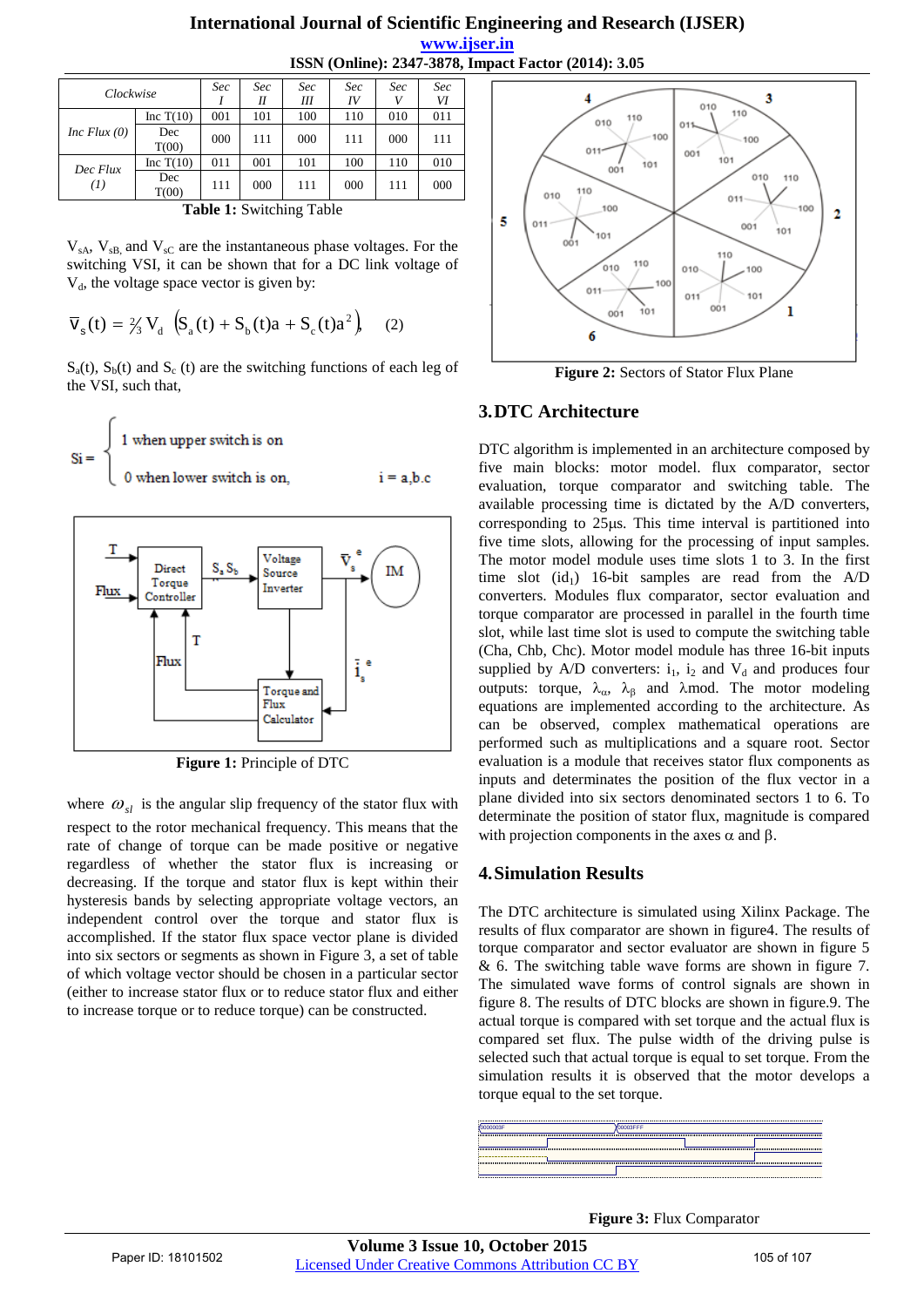## **International Journal of Scientific Engineering and Research (IJSER)**

**www.ijser.in**

**ISSN (Online): 2347-3878, Impact Factor (2014): 3.05**



**Figure 6:** Switching Table



**Figure7:** Control Signals



**Figure 8:** DTC

## **5.Conclusion**

The architecture proposed is written in synthesizable VHDL. The actual torque is compared with set torque and the actual flux is compared set flux. The pulse width of the driving pulse is selected such that actual torque is equal to set torque. From the simulation results it is observed that the motor develops a torque equal to the set torque.

## **References**

- [1] Buja, G., Casade, D., "Tutorial 2: The Direct Torque Control of Induction Motor Drives", ISIE, 1997
- [2] Peter Vas: Sensor less Vector and Direct Torque Control, Oxford University Press, London, 1998
- [3] Jun Koo Kang, Seung Ki Sul: "New Direct Torque Control of Induction Motor for Minimum Torque Ripple and Constant Switching Frequency", IEEE Transactions on Industry Applications, Vol.35, No.5, Sept/Oct. 1999
- [4] D. Casadei, G. Serra, A. Tani: "Analytical Investigation of Torque and Flux Ripple in DTC Schemes for Induction Motors", IEEE-IAS Annual Meeting 2002
- [5] G.Buja,D. Casadei, G. Serra: "DTC Based Strategies for Induction Motor Drives, IEEE-IAS Annual Meeting 2002, pp.1506-1516
- [6] T.Noguchi, M.Yamamoto, S.Kondo, I.Takahashi: "Enlarging Switching Frequency in Direct Torque - Controlled Inverter by Means of Dithering, IEEE Transactions on Industry applications, Vol.35, No.6, Nov/Dec. 1999
- [7] Takahashi Isao, Noguchi Toshihiko : "A New Quick-Response and High-Efficiency Control Strategy of an Induction Motor" IEEE Transactions on Industry Applications, Vol. IA-22, No.5, Sept/Oct. 1986
- [8] Thomas G. Habetler, Deepakaraj M. Divan: "Control Strategies for Direct Torque Control Using Discrete Pulse Modulation", IEEE Transactions on Industry Applications, Vol.27, No.5, Sept/Oct. 1991
- [9] Aubepart, F., Poure, P., Girerd, C., Chapuis, Y.A., Braun, F., "Design and Simulation of ASIC -Based System Control: Application ", to Direct Torque Control of Induction Machine", ISIE'99 - Bled, Slovenia, 1999, pp. 1250 - 1255
- [10]Giovani Griva, Thomas G. Habetler. "Performance Evaluation of a Direct Torque Controlled Drive in the Continuous PWM-Square Wave Transition Region", IEEE Transactions on Power Electronics, Vol.10, No.4, July 1995
- [11]Barbara H. Kenny, Robert D. Lorenz, "Stator and Rotor Flux Based Deadbeat Direct Torque Control of Induction Machines", IEEE Transactions on Industrial Electronics, Vol.30, No.4, 2001
- [12] D. Casadei, G. Serra, A. Tani, " Implementation of a Direct Torque Control Algorithm for Induction Motors based on Discrete Space Vector Modulation" IEEE Trans. Power Electron., Vol. 15, N. 4, pp. 769-777, July 2000
- [13]P. Z. Grabowski, M. P. Kazmierkowski, B. K. Bose, F. Blaabjerg, "A Simple Direct Torque Neuro Fuzzy Control of PWM Inverter Fed Induction Motor Drive" IEEE Trans. Ind. Electron., Vol. 47, No. 4, pp. 863-870, August 2000
- [14]A.Miloudi and A. Draou "Variable Gain PI Controller Design For Speed Control and Rotor Resistance Estimation of an Indirect Vector Controlled Induction Machine Drive " Conference Record of the IECON '02 Sevilla, Spain, Vol. 1, pp. 323-328, Nov 2002
- [15]A. Miloudi, E. A. Al Radadi, A. Draou, Y. Miloud, " Simulation and Modelling of a Variable Gain PI Controller For Speed Control of a Direct Torque Neuro Fuzzy Controlled Induction Machine Drive ", Conf. Rec. PESC'04, Aachen, Germany, 20 . 25 June 2004